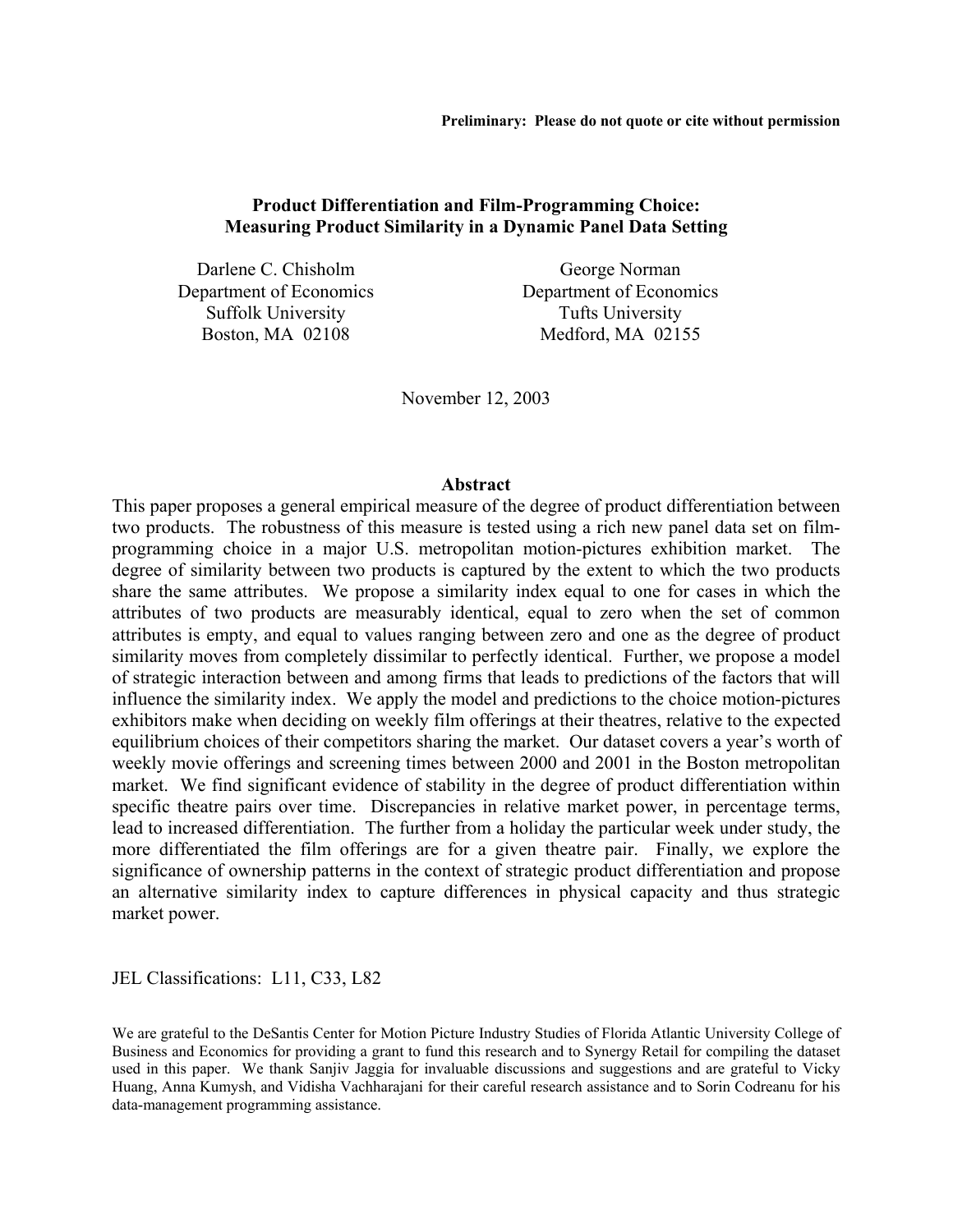#### **I Introduction**

The seminal analysis by Hotelling (1929) on "Stability in Competition" has sparked a large and growing theoretical literature concerned with the following deceptively simple questions. Should we expect to find, as Hotelling claimed, that firms offering horizontally differentiated products choose product designs with minimum differentiation? Or, should we expect to find, as D'Aspremont *et al.* (1979) claim in their critique of Hotelling, that these same firms seek maximal differentiate in their product designs in order to soften competition? The simple answer to these theoretical questions, as we indicate in more detail below, is "it depends". Specifically, it depends upon the specific modeling assumptions that we make.

When theory is inconclusive, we might hope that empirical or experimental investigation would shed light on the circumstances that are most conducive to minimum or maximal differentiation. Unfortunately, there are almost no such investigations available. Significant exceptions are Borenstein and Netz (1999) and Netz and Taylor (2002). In both cases, however, the area of application is essentially spatial rather than one of product design.

Our paper examines a type of product differentiation in the movie industry – the weekly program choice by the first-run movie theatres within a well-defined geographic area – that allows us to address specific product design choices and how these choices relate to theoretical analysis. We can think of first-run movie theatres as offering a product with multiple characteristics – the number of different movies being shown and the number of screenings of these movies. On this basis, movie theatre *i* is less differentiated from movie theatre *j* in a particular period the more movies, or screenings, they have in common in that period.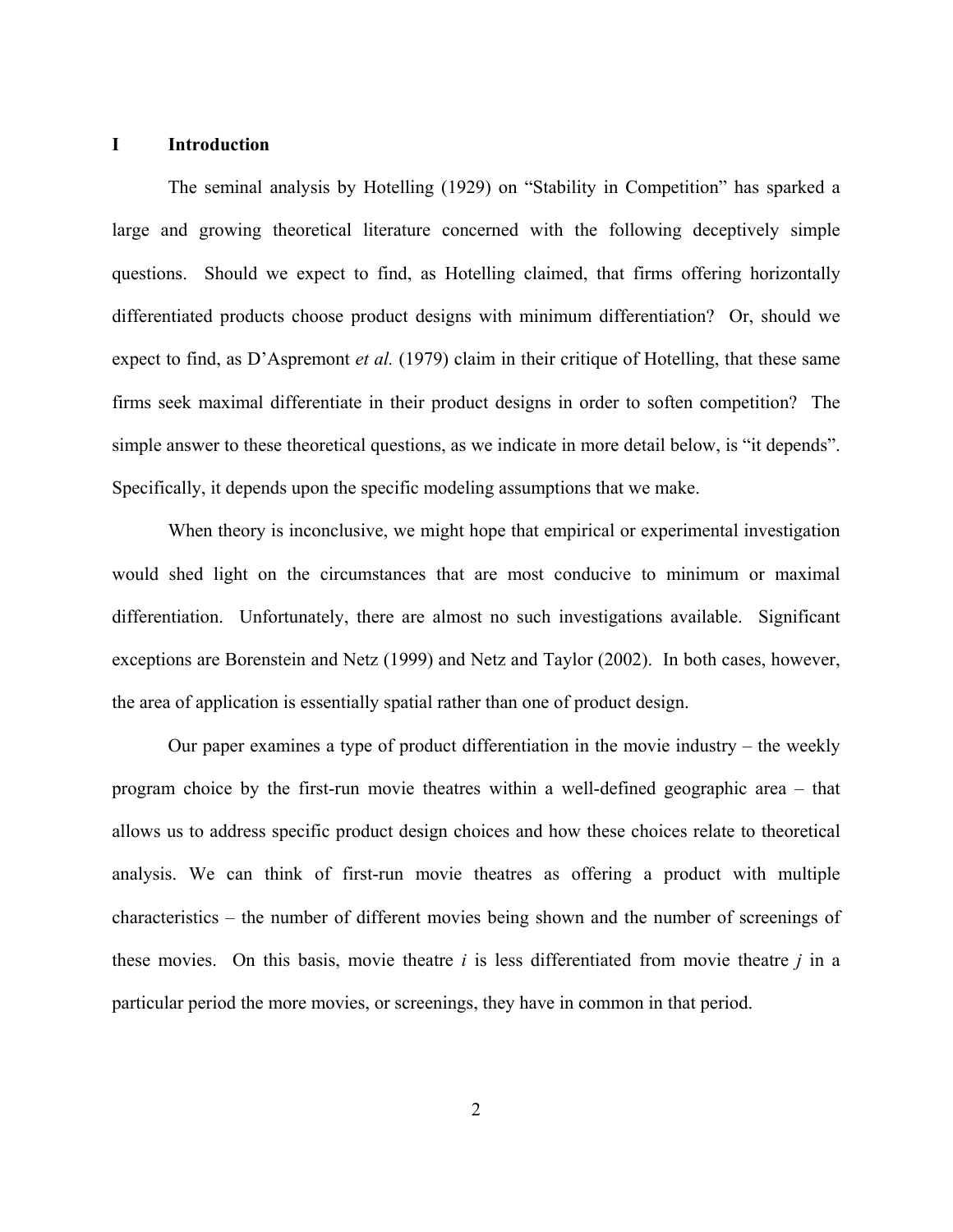Our analysis allows us to shed light on two important questions. First, do first-run movie theatres that are in more direct competition with each other adopt product designs – movie selections – that are more, or less similar? Secondly, to what extent does ownership matter in product design? It is to be expected that a multiproduct firm will make different design decisions from those of single-product non-cooperative oligopolists.<sup>1</sup> Full coordination of product design choice by a particular multiproduct firm is unlikely to be feasible, however, since this firm is in competition with other single and multiproduct firms.

A novel feature of our data is that they allow us to examine the dynamics of movie selection and, in particular, the effect of the specific contractual system within which the movie theatres operate. The major studios typically release what they hope to be "blockbuster" movies close to important holidays and negotiate with the distributors and exhibitors to secure extensive coordinated release of these movies: the recent release of the final film in the "Matrix" trilogy is just one case in point. This implies that we should expect to find greater similarity in movie selection nearer to major holidays but, if there is indeed, a desire to differentiate to at least some extent, this similarity should be expected to decline as we move further from such holidays.

In the next section we develop our measure of similarity in product design. Section III describes the data, their sources and presents some summary statistics and our empirical analysis. Section IV provides concluding remarks.

# **II Measuring Product Differentiation in a Strategic Market Setting**

The dependent variable throughout most of our analysis is the degree of product similarity between pairs of first-run movie theatres. Specifically, we develop a measure,  $S_{ij}$ , of the degree to which the movie selection at theatre *i* is similar to that at theatre *j*. Two such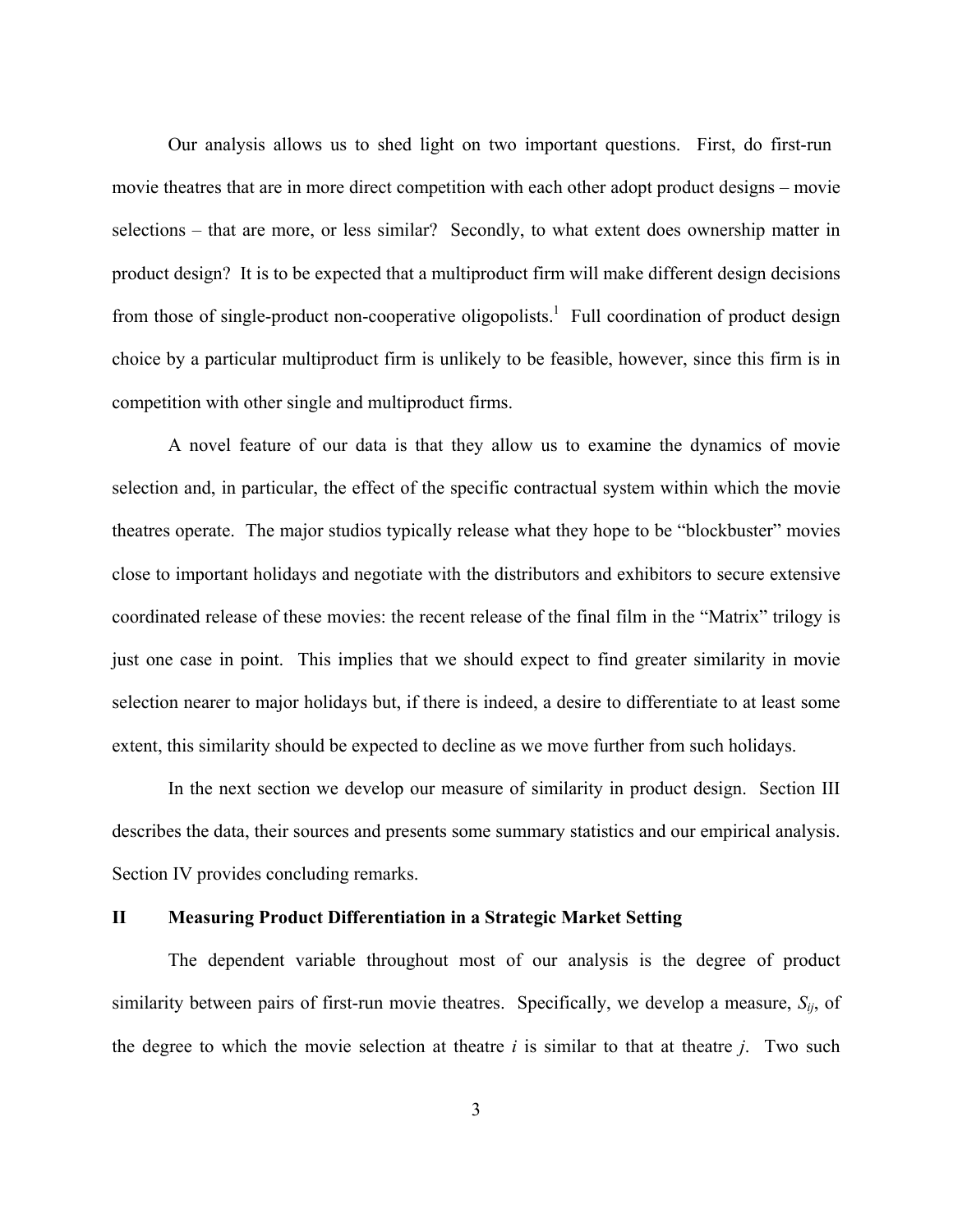measures suggest themselves, both of which we consider in the analysis: similarity in the films being shown in the two theatres, ignoring the number of screenings of a specific film, or similarity in screenings, on the basis that a theatre with eight screenings of a particular film is not the same as a theatre with six screenings. More generally, our metric can be applied to measure the degree of similarity between pairs of multi-attribute products.

 A complication in measuring similarity in our specific context is that the number of screens at a particular theatre affects the characteristic (movie) mix that the theatre can offer. This suggests the following approach for any pair of theatres *i* and *j*. Begin by determining the movies that are playing at each theatre on a particular day: given our data sources, we chose the Friday of each week. This is used to generate a similarity metric:

$$
S_{ij} = \left(\frac{M_c^2}{\overline{M}_i \cdot \overline{M}_j}\right)^{\beta} \tag{1}
$$

where  $M_c$  is the number of movies the two theatres have in common,  $\overline{M}_h$  is the number of screens at movie theatre  $h = i$ , *j* and  $\beta$  is a parameter greater than 0.

An obvious limitation of  $S_{ij}$  is that, while it is distributed on the interval [0, 1], it is concatenated in this interval whenever  $\overline{M}_i \neq \overline{M}_i$ . To correct for this potential bias we normalize *S<sub>ij</sub>* by the maximum degree of similarity  $\overline{S}_{ij} = \left( \left( \min \left( \overline{M}_i, \overline{M}_j \right) \right)^2 / \overline{M}_i \cdot \overline{M}_j \right)^{\beta}$  to give the similarity measure:

$$
S_{M,ij} = \left(\frac{M_c}{\min(\overline{M}_i \cdot \overline{M}_j)}\right)^{2\beta}
$$
 (2)

 $\frac{1}{1}$ <sup>1</sup> See, for example, Chisholm and Norman (2003) and Norman and Pepall (2001).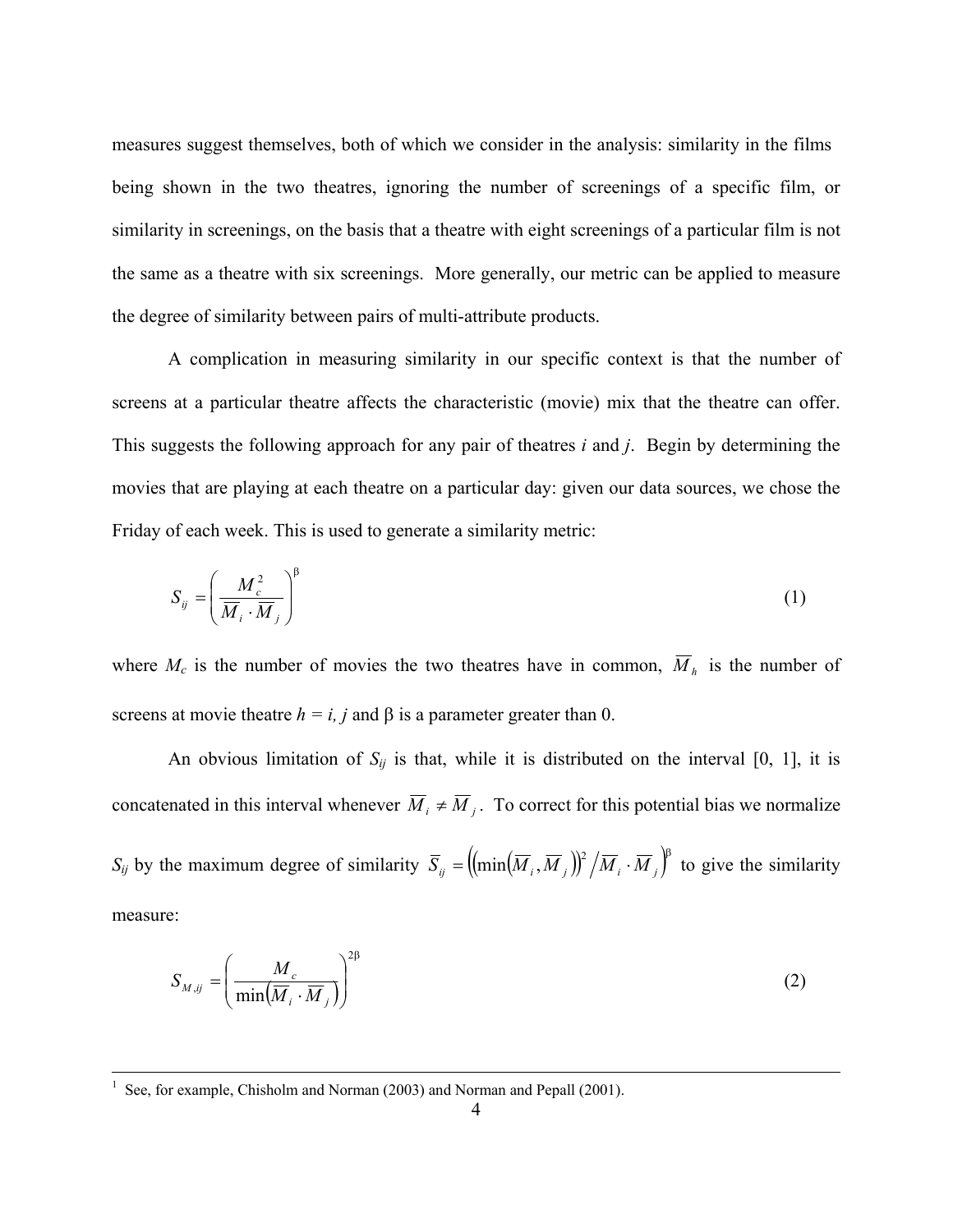As we noted above, measuring similarity in movies shown ignores the possibility of there being differences in the number of times that a particular movie is shown and whether or not a movie is shown on multiple screens in one theatre but not in another. This suggests that we develop an analogous measure using the total number of showings of each film that the two theatres have in common, rather than the total number of films they have in common. That is, for each film playing at theatre *i*, we determine if that film is also playing at theatre *j*. If so, and if the film is playing three times at theatre *i* and four times at theatre *j*, the number-of-showings matches for this film is three. This number is then added to all of the other number-of-showings matches for all other common films across both theatres to derive the total number of showings in common, *S<sub>c</sub>*. We use these counts to derive the alternative normalized measure of similarity:

$$
S_{S,ij} = \left(\frac{S_c}{\min(\overline{S}_i \cdot \overline{S}_j)}\right)^{2\beta}
$$
 (2)

where now  $\overline{S}_h$  is the number of showings that is possible at theatre  $h = i, j$ .

The similarity indices (1) and (2) can be thought of as count measures, reflecting the number of "successes" (or matches) the two products mutually possess, relative to the maximum potential for success (or matches). This formulation of the similarity index suggests an underlying binomial process, which motivates the logistic estimations presented in the empirical analysis of Section IV. It further suggests that in our analysis we should confine our attention to  $β = 1/2$ .

We implement these similarity indices using data from the first-run exhibition market in the Boston metropolitan area. The market includes 13 theatres in and around Boston: see Figure 1 for their locations. For each theatre, for each week from June 30, 2000 through the week of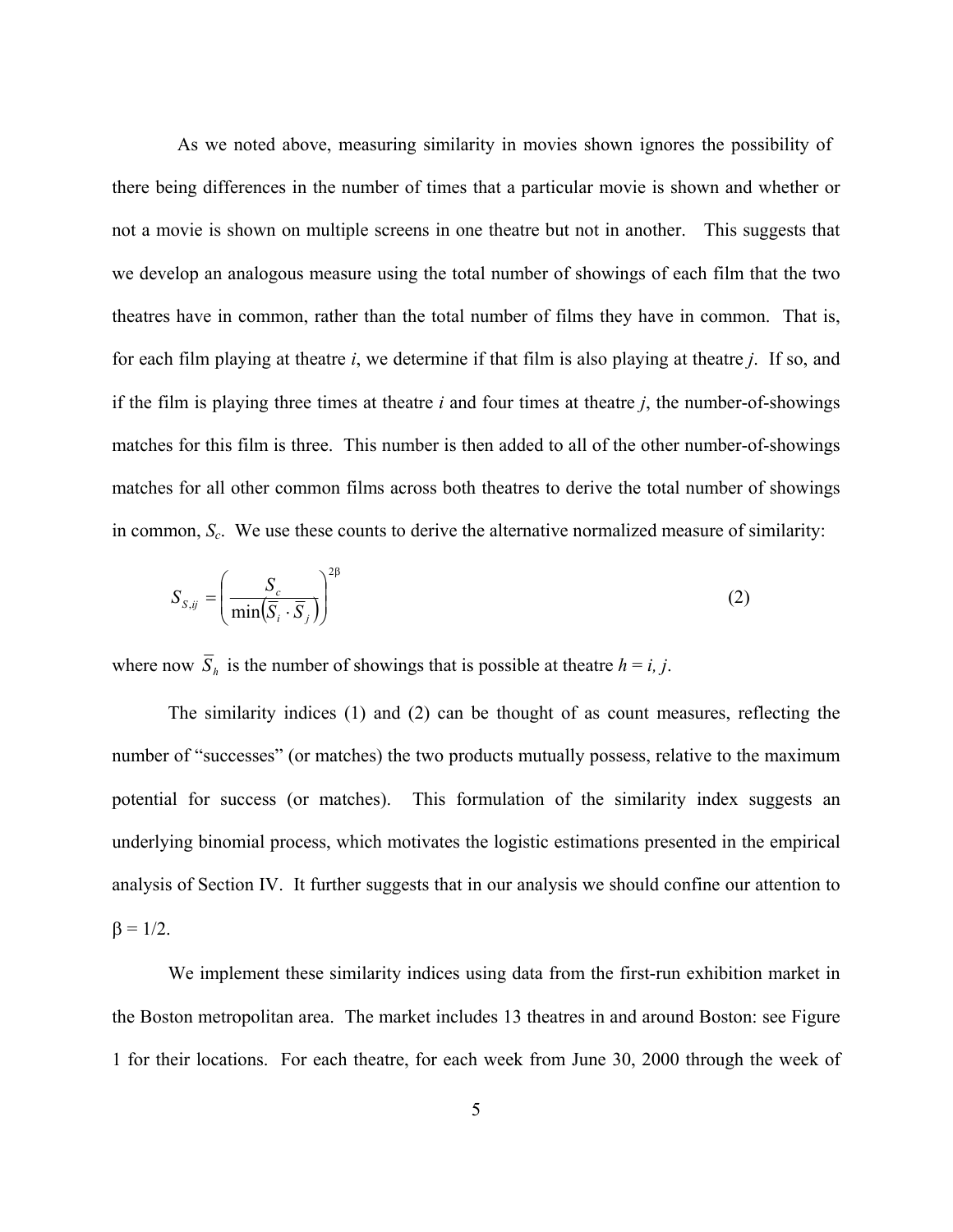June 22, 2001, we have information from Nielsen EDI on which films were playing, and on the revenues generated by each film for that week. We supplemented these data by recording screening times on the Friday of each week, for each film, for each theatre, for each week of our data set. Screening-time information was determined by reviewing *Boston Globe* movie advertisements on microfilm. This screening information is the basis for constructing the similarity indices.

During this time period no first-run theatres in this market opened or closed. Thus we can treat the spatial structure of the market as essentially constant throughout the period of study. Further, when we examine the theatre *i* and theatre *j* pairs using panel-data techniques, we work with a balanced data set. $2$ 

## **III. Empirical Analysis**

We apply panel-data techniques to estimate equations of the following general form, where  $S_{K,ijt}$  represents the normalized similarity index of interest, where  $K=M$ , S:

$$
S_{K,ijt} = \alpha + x_{ijt}\beta + v_{ij} + \varepsilon_{ijt}
$$
\n(3)

Note that in this formulation, each theatre pair is treated as the *ij*th group.

Equation 3 states that the similarity index for a given theatre pair, on a given week, will be a function of strategic factors, captured in general by a vector of independent variables that vary over time within this theatre-pair relationship. Further, we allow for the possibility that the similarity measure will be affected by time-invariant effects ν*ij* specific to each *ij* pair. Finally,  $\varepsilon_{iit}$  is the usual disturbance term.

<sup>&</sup>lt;sup>2</sup> One first-run theatre in Quincy advertised in the *Boston Globe* from June 30, 2000 through September 28, 2000, then did not advertise for the remainder of the time period. We have excluded Quincy from our analysis under the assumption that it belongs to a market south of Boston and thus it is not reasonable to treat it as being in competition with the theatres that were closer to Boston and advertised in the same medium.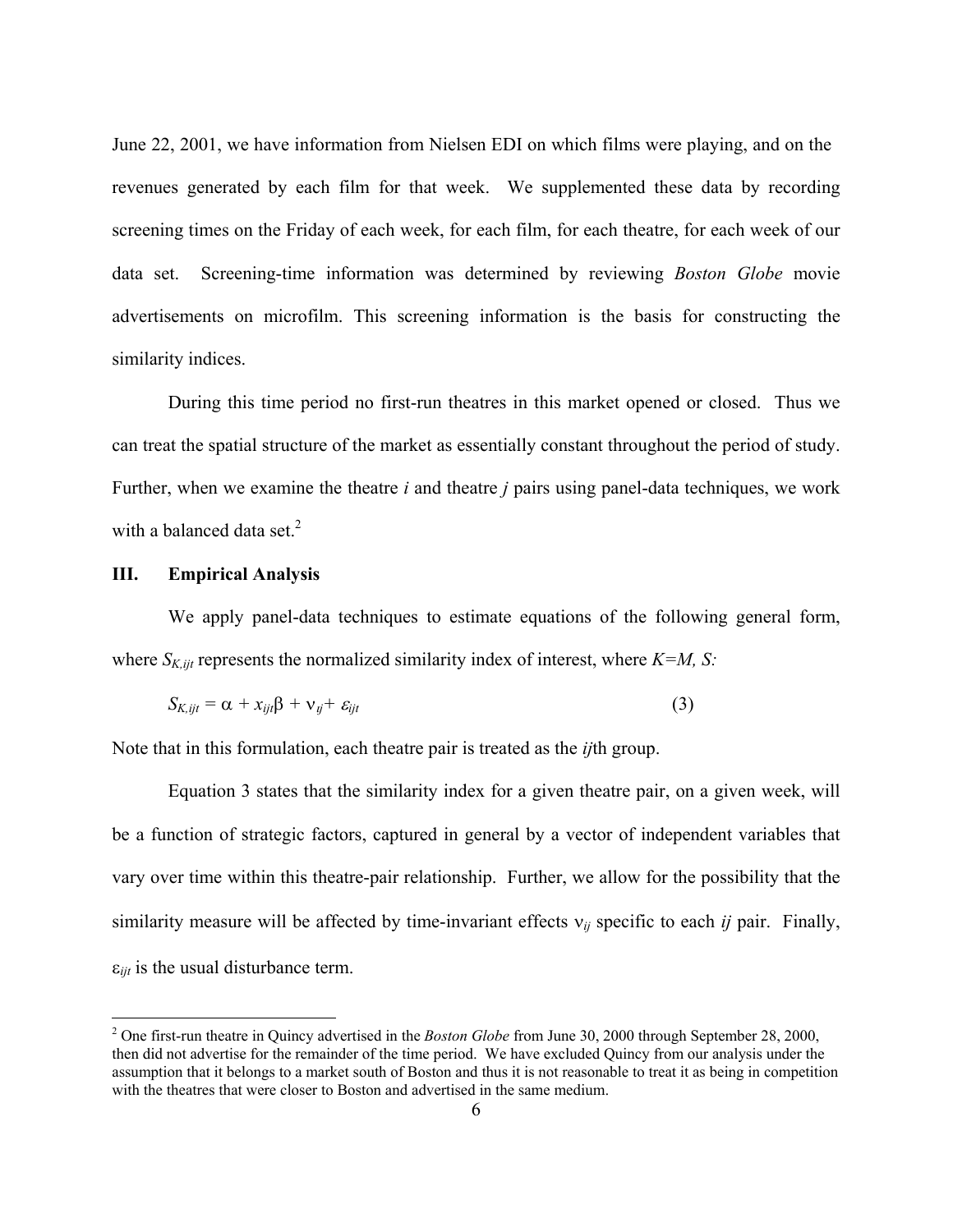### **Fixed and Random Effects.**

In order to estimate (3) we must determine whether the equation should be estimated using fixed- or random-effects estimation techniques. Fundamental to this choice is whether or not it is appropriate to treat  $v_{ij}$  as a random variable. If we think that our data set essentially reflects the population of interest to our study, then the fixed-effects approach is appropriate, since the results will be derived conditional on the observations within our data set.<sup>3</sup> Alternatively, if the data comprise a relatively small sample from a relatively large population, then, conceptually, the random-effects model would be the more appropriate model.<sup>4</sup> While we examine data on every first-run theatre in the Boston market, for virtually every film, and every screening time, during our entire sample period, we can think of our estimation as capturing population parameters relating to U.S. metropolitan motion-pictures exhibition markets in general, with the Boston market representing a relatively small portion of the entire national market. The nature of our data then suggests that indeed the random-effects approach is the more suitable of the two. We apply the Hausman specification test to determine the appropriateness of the random-effects model by, in particular, checking for correlation between ν*ij* and the independent variables in *xijt*.

### **Factors Influencing the Similarity Index.**

We turn now to the specific strategic and institutional factors that influence the degree of similarity of film offerings between two theatres. In doing so, we distinguish between timeinvariant effects that are likely to affect similarity in programming across weeks and time-variant effects that are likely to affect the dynamics of programming choice.

 $\overline{a}$ 

<sup>3</sup> See Kennedy (1998), p. 227.

<sup>4</sup> *Ibid.*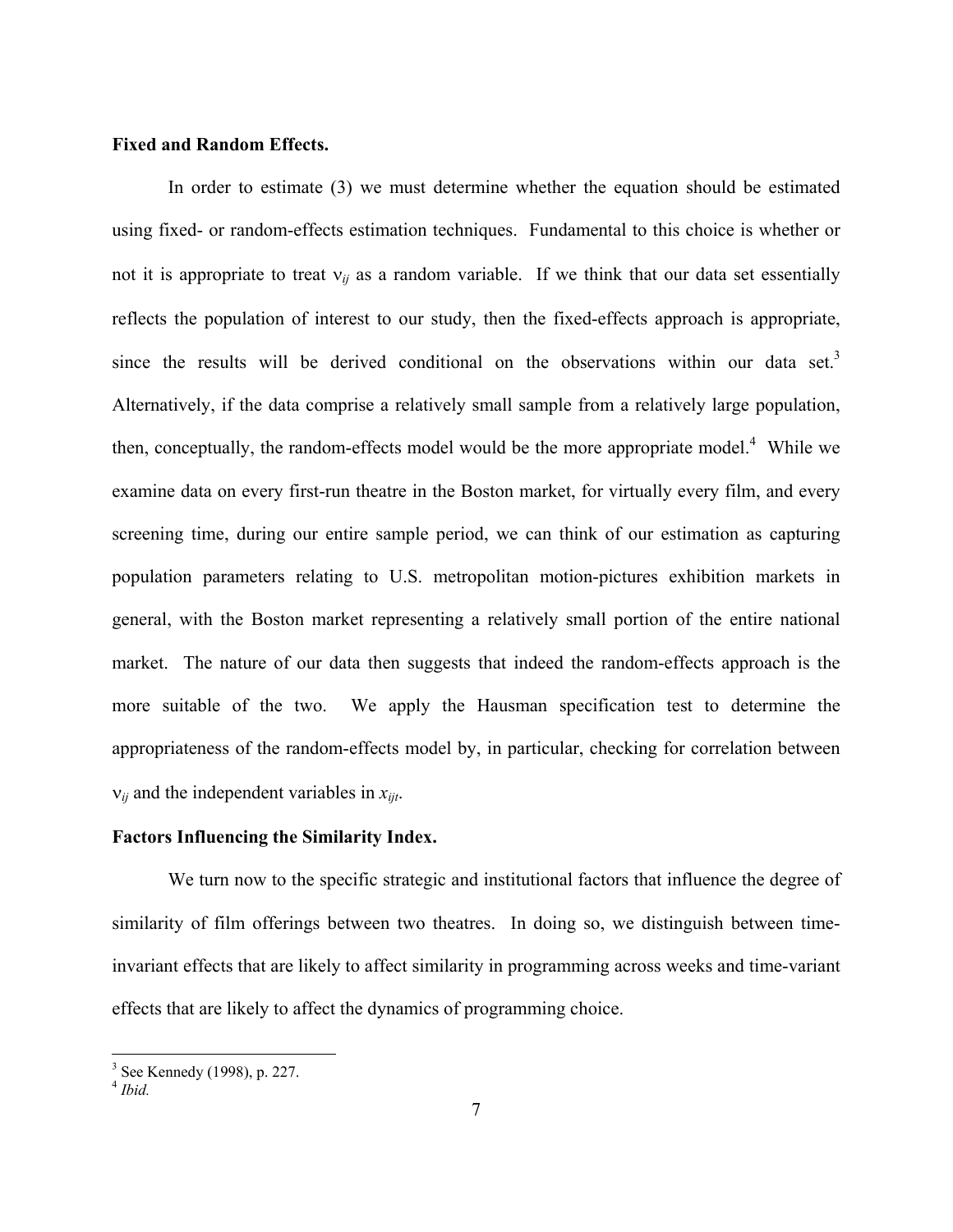Given the nature of our data there are three obvious time-invariant effects that can be expected to influence the degree of similarity in movie selection for each theatre pair. First, theatres that are located more closely to each other are likely to be in competition much more directly than those that are geographically separated. In order to test for this effect we measure *DISTANCEij*, the distance in miles between theatre *i* and theatre *j*. Our expectation is that more closely related theatres will seek to differentiate themselves in order to soften competition for customers.<sup>5</sup> Thus we expect the similarity index to increase with  $DISTANCE_{ij}$ .

Second, we should expect to find that "ownership matters" but in this case precisely how is not clear *a priori*. To capture the different incentives that might arise when two theatres are owned by the same company, we create the dummy variable *SAMEOWNij,* which equals 1 if theatre *i* and theatre *j* are owned by the same company, and 0 otherwise. If companies negotiate better contracting terms with distributors when movies are acquired in bulk, we would expect *SAMEOWN<sub>ij</sub>* to be positive. Similarly, if programming decisions are centralized and affected by the "center's" reading of the market, we would expect *SAMEOWNij* to be positive. By contrast, if programming decisions are centralized and dominated by the desire to avoid direct competition between theatres under common ownership we would expect *SAMEOWNij* to be negative. Finally, if individual theatres behave autonomously, with inter-firm competitive forces dominating programming choice, and with few economies from large-scale distribution contracts, then *SAMEOWNij* should be have little or no effect.

Third, it is perhaps to be expected that programming choice will be affected at least in part by demographics, to the extent that movie-going choices differ by the precise characteristics

1

 $5$  This is consistent with Irmen and Thisse (1998) who conclude that in a multi-characteristic Hotelling space firms seek to differentiate themselves in one characteristic.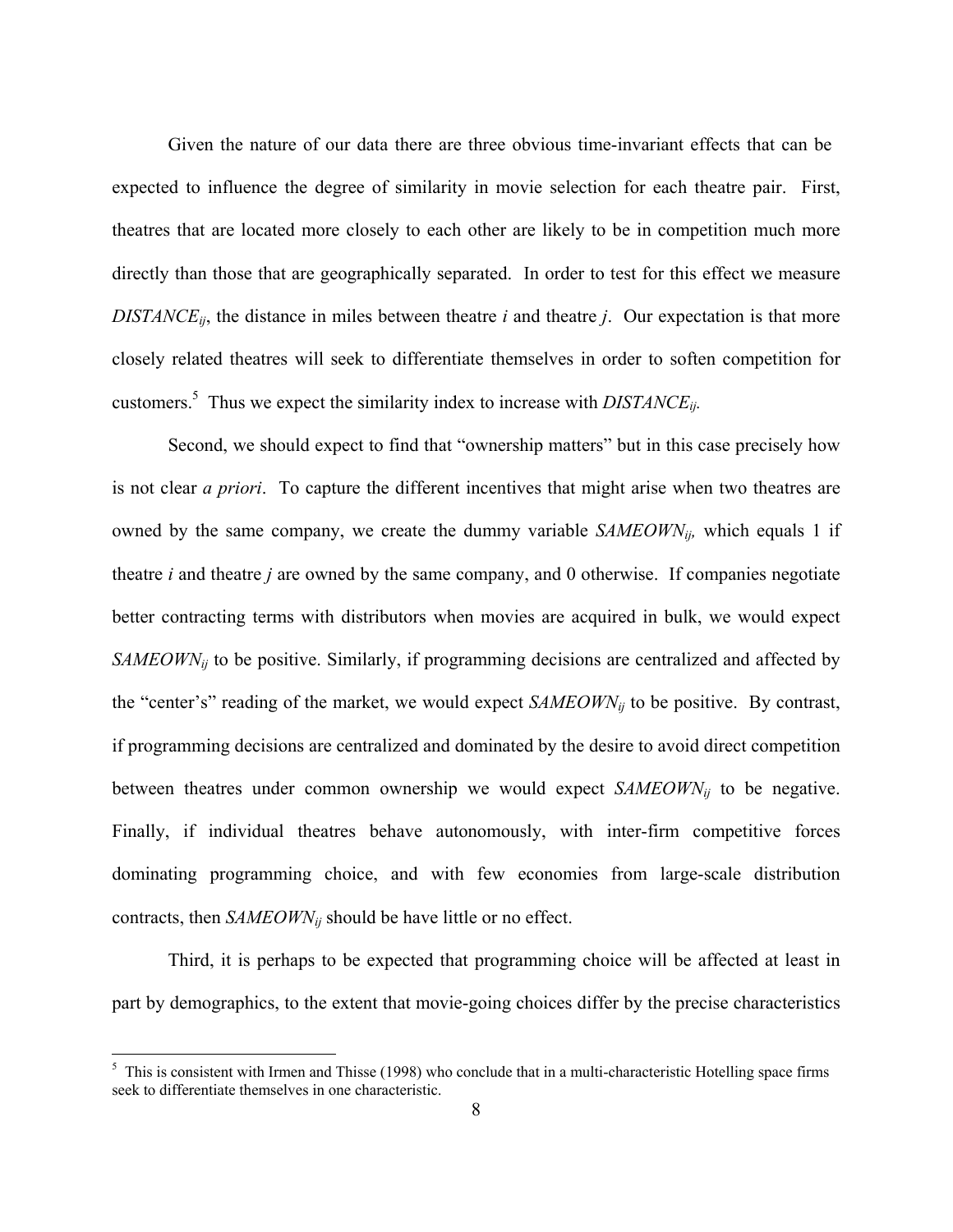of the movie-going population "close to" and thus within the natural catchment area of a particular movie theatre. As a result, we test for the importance of a number of demographic variables, each measured within a five-mile radius of the particular movie theatre.

We noted in the introduction that the contractual context in which the movie theatres operate is likely to affect programming choice. In particular, since our focus is on first-run theatres in a major metropolitan area, we should expect similarity in programming choice to be greatest in the vicinity of major holidays when many of the theatre owners are contractually committed to allocate multiple screens to the typical holiday films.

One approach to measuring this effect would be to create a dummy variable dependent upon whether or not a particular week is "close to" a holiday. Given that contractual commitments override individual strategic considerations, however, we might expect to find that similarity decreases more smoothly with "distance" from such holidays. We test for this effect by *HOLIDAYDISTANCEijt*, defined as the number of weeks the current week is away from the nearest holiday. If the current week is a holiday week, *HOLIDAYDISTANCE<sub>ijt</sub>* equals zero. If the current week is between two holidays, the total number of weeks between the two holidays is divided in half. As a result, *HOLIDAYDISTANCE* increases with the number of weeks away from the first holiday until it reaches the half-way point between the two holidays, then declines incrementally until it reaches zero again at the next holiday. We use Memorial Day, the Fourth of July, Thanksgiving, and Christmas as the holidays in our sample, to correspond to the historical importance of these major holidays to revenue generation for motion-pictures exhibitors. Our general expectation is that theatres will offer more similar product choices closer to holidays.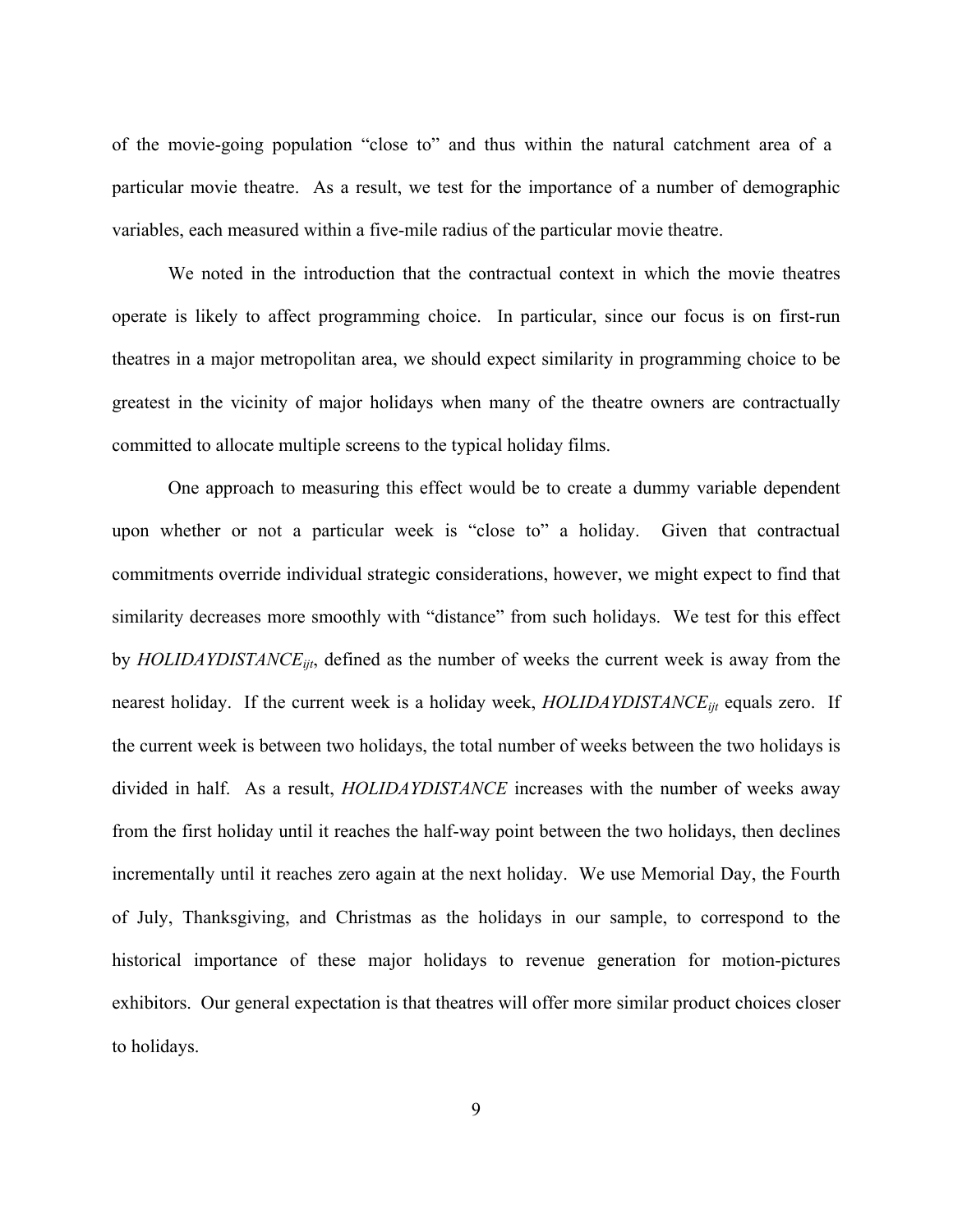Changes in programming at a particular theatre in a particular week are likely to be determined in part by the previous week's revenues at the theatre. By the same argument, we are likely to find that the evolution in programming similarity between any theatre pair will be affected by differences in their revenues. This effect is measured by *%REVDIFFijt*-1, the difference in total weekly revenue between the two theatres during the previous week, divided by the average weekly revenue generated by the two theatres during the previous week. We anticipate that larger differences in market share and revenue generation will be related to smaller degrees of similarity across the two theatres.

There is likely to be some degree of inertia in programming choice. If two theatres were similar last week they will be similar this week, if they were similar last week they will have been similar the week before, and so on. As with our holiday measure, however, this inertia will be offset by strategic considerations that lead theatres to try to differentiate themselves. The stronger are the strategic considerations the shorter will be the period over which inertia in programming is likely to be important. This leads us to introduce lagged values of the dependent variable.

Finally, in order to allow the dependent variable to range from negative to positive infinity, we perform a log-odds transformation of the similarity index, with appropriate adjustments for the case of an index value equal to zero or one. To summarize, we estimate the reduced form equation:

$$
Log(S_{K,ijt}/1-S_{K,ijt}) = \alpha + \beta_1 DISTANCE_{ij} + \beta_2 SAMPLE_{ij} + \beta_3 \% INCDIF_{ij} + \beta_4 \% REVDIFF_{ij,t-1} + \beta_5 \% HOLIDAYDIST_{ijt} + \beta_6 LOGODDS_{K,ijt-1} + \beta_7 LOGODDS_{K,ijt-2} + \beta_8 LOGODDS_{K,ijt-3} + \nu_{ij} + \varepsilon_{ijt}
$$
\n(4)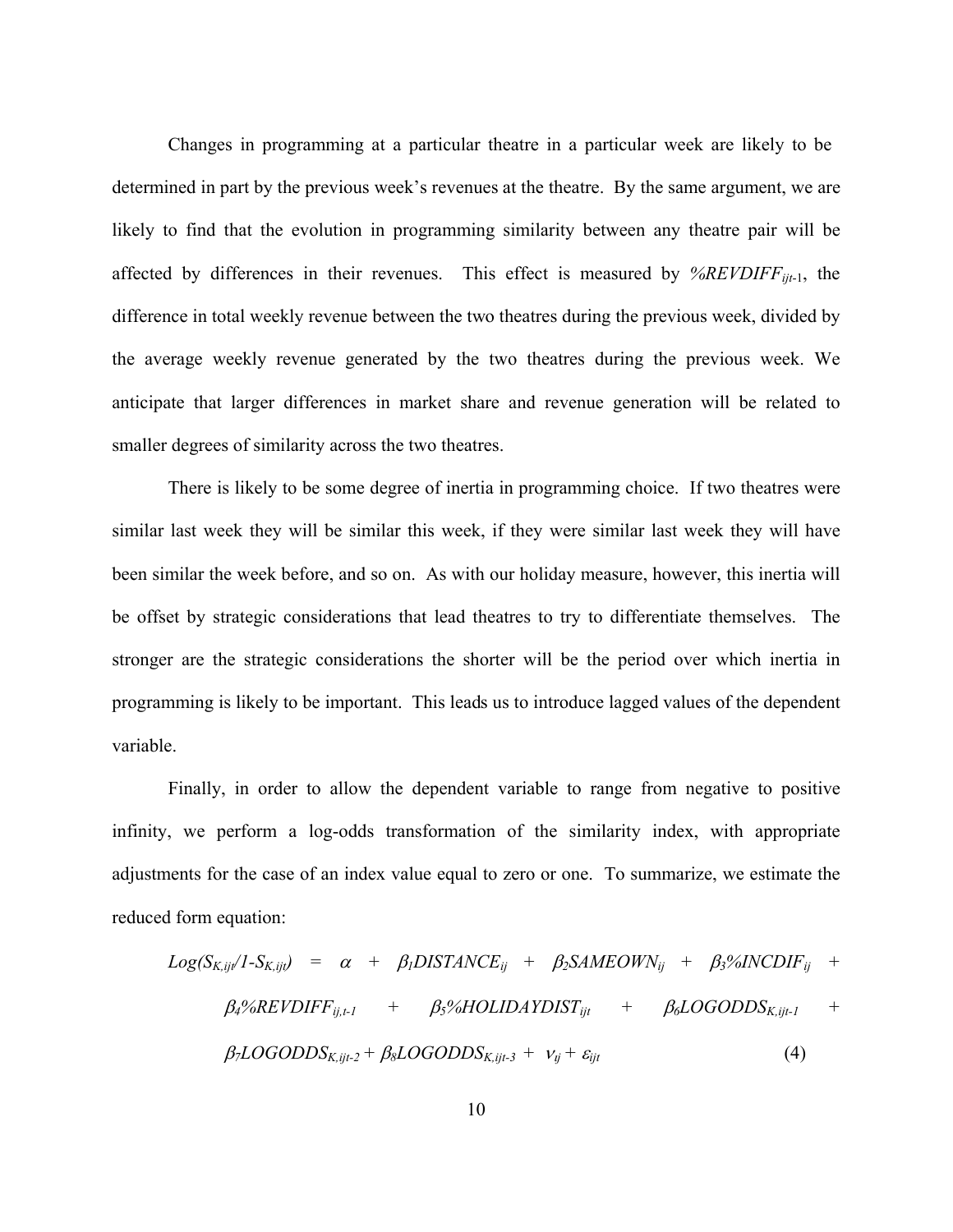We estimate (4) with random effects, corrected for serial correlation, using both the movie-count index and the showings-count index. The results for the showing count index are reported in Table 1, Regression I. Before discussing these results we consider an alternative, measure of similarity between two theatres.

Our measures of similarity in (1) and (2) are symmetric: theatre *i* is as similar to theatre *j* as *j* is to *i*. An argument can be made, however, in favor of the idea that the degree of similarity between any two theatres could be asymmetric: theatre *i*, for example, could be "more like" theatre *j* than *j* is to *i*. The implication is that we should allow for the possibility that within a given *ij* pair, the perception of degree of similarity will differ depending on the strategic position each player has relative to the other. To see why, consider the following simple example. Suppose that theatre *i* is a 5-plex and theatre *j* is a 20-plex, that all five films showing at *i* are also showing at *j* but that the remaining films showing at *j* are not showing at *i*. It could be argued that the 5-plex perceives the two theatres to be 100% similar whereas the 20-plex considers them to be only 20% similar. This leads us to propose the following measure, from the point of view of theatre *i*, when theatre *i* is considering its position relative to theatre *j*.

$$
S_{AM,ij} = M_{\text{cij}}/M_i \tag{5}
$$

$$
S_{AS,ij} = S_{cij}/S_i \tag{6}
$$

The numerator in each index counts the number of matches (movies or showings) between theatre *i* and j, and the denominator limits the total number of matches (movies or showings) to the capacity of theatre *i.* These alternative measures of similarity get to the heart of the importance of *perceived* market interdependence in strategic decision making. Equation 4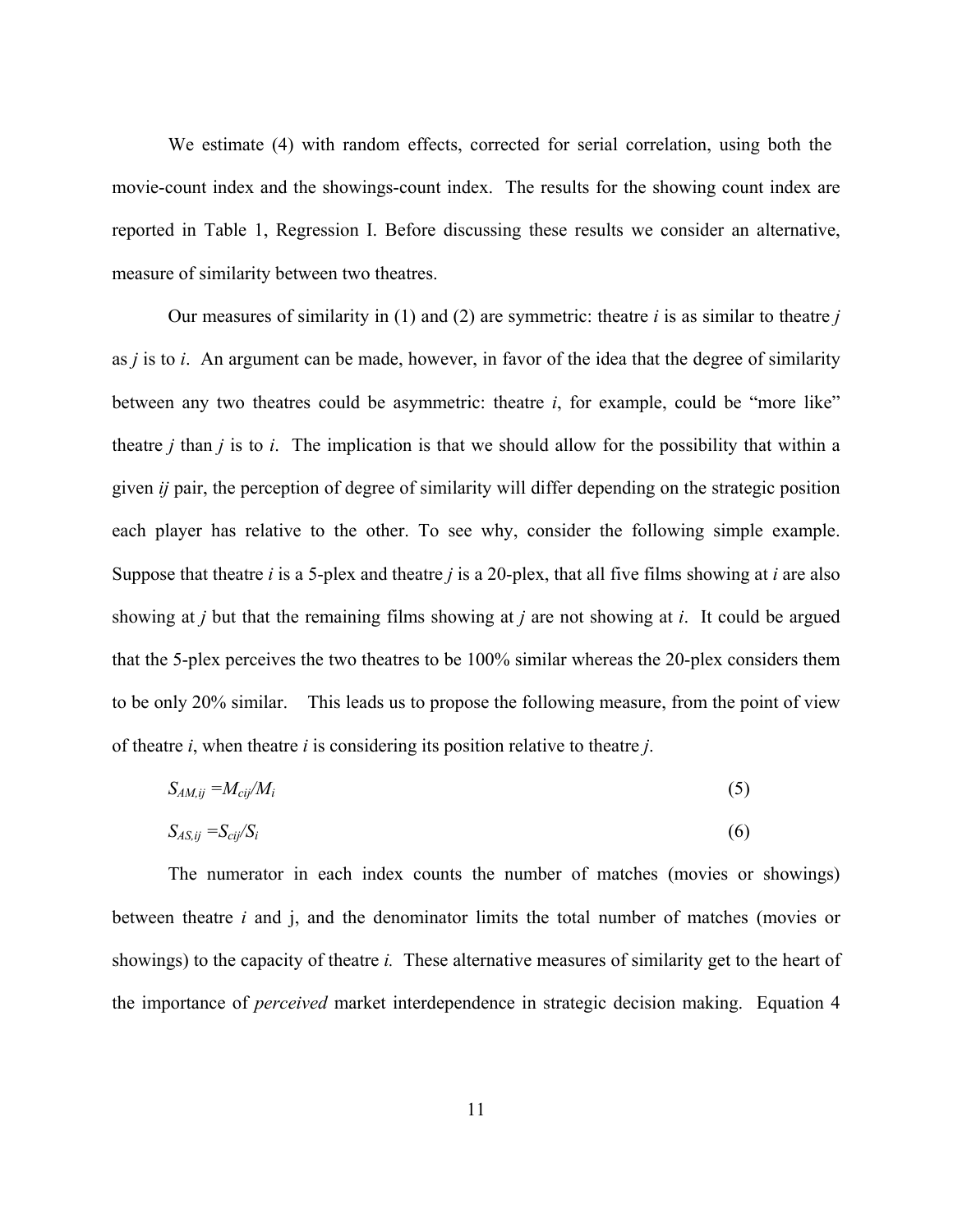was re-estimated, using the log-odds of these two alternative measures of similarity. The results are presented in Table 1, Regression II.

Whether the symmetric or asymmetric index of similarity is used, the qualitative results of both models are similar. Movie theatres that are located more closely to each other tend to be less similar in their program selection, consistent with an attempt by these theatres to soften competition between them. It is also clear that ownership does, indeed, matter, but we noted above that the expected sign of SAMEOWN is ambiguous. This is consistent with programming decisions being centralized rather than decentralized to the individual theatres.

As expected, program selection is more similar the nearer we are to a major holiday. This result is consistent with the industry pattern of wide release of holiday films expected to be blockbusters, followed by more limited releases of a larger number of films expected to succeed in niche markets. The former "force" similarity while the latter gives more play to strategic, theatre-specific effects.

Larger differences in last period's revenue lead to smaller degrees of similarity between two theatres. This result suggests that dominant firms choose fundamentally different product attributes relative to smaller players.

Finally, we find that there is, indeed, some inertia in the program selection but that the significance of the lagged dependent variable declines rapidly. This is consistent, once again, with there being important strategic effects at work in program selection, encouraging individual theatres to seek some degree of individuality in the movie selection that they choose.

#### **Grouped Logit Estimation.**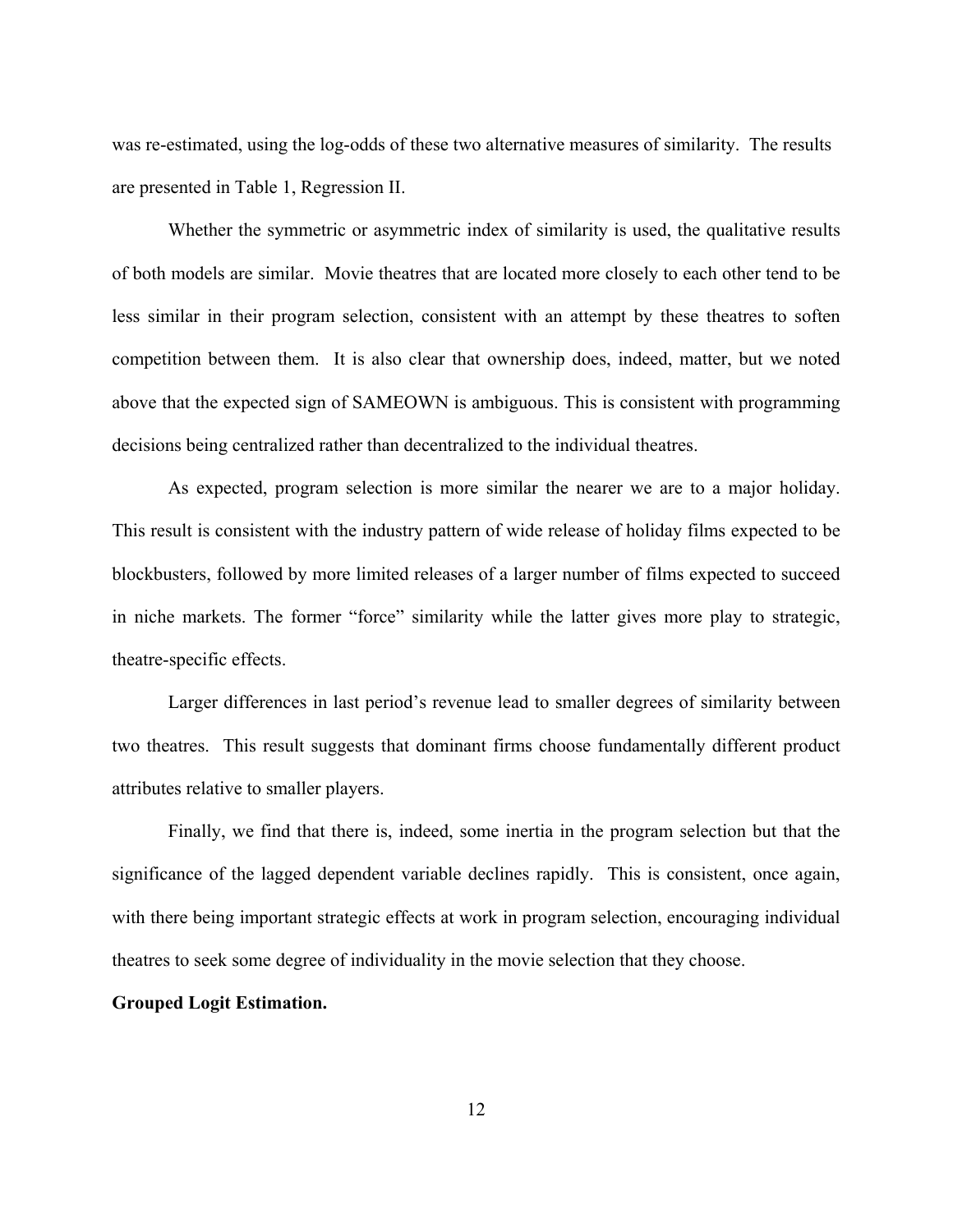The log-odds transformation in (4) served the purpose of ensuring that the dependent variable falls in the range  $(-\infty, +\infty)$  rather than [0, 1]. Two criticisms of the log-odds transformation are that somewhat arbitrary adjustments must be made for 0 and 1 values of the "raw" similarity index and that the interpretations of the estimated coefficients are indirect (Papke and Wooldridge (1996)). On the first point, since the current data set involves relatively few similarity values of 0 and 1, the results are not significantly impacted by the adjustments made for these observations. With respect to the second point, estimating (4) still produces the correct standard errors for the stated specification, thus we can say something meaningful about the significance of the sign of the coefficient; the coefficient itself, however, does not offer a direct predictive interpretation (that is, we cannot, from the coefficient, determine directly by how much the degree of similarity between two theatres' offerings will increase per increase in *DISTANCE* of one mile, for example.)

An alternative specification of the model presented in (4) would take advantage of the proportional nature of the similarity index, while at the same time producing coefficients with direct interpretations and preserving index values of zero and one. To illustrate the point, consider a subsample of the current data set, comprising each theatre pair from a particular period, *t*. The similarity index for a given theatre pair measures the number of successes (matches),  $M_c$  or  $S_c$ , relative to the total possible number of successes (matches). The index can thus be thought of as a proportion, drawn from a population of size *N,* where *N* represents the minimum of movies (showings) between theatre *i* and theatre *j*.

In the case where we are comparing movie matches, consider creating *N* new observations for a given theatre pair,  $M_c$  of which have a dependent variable equal to 1,  $N - M_c$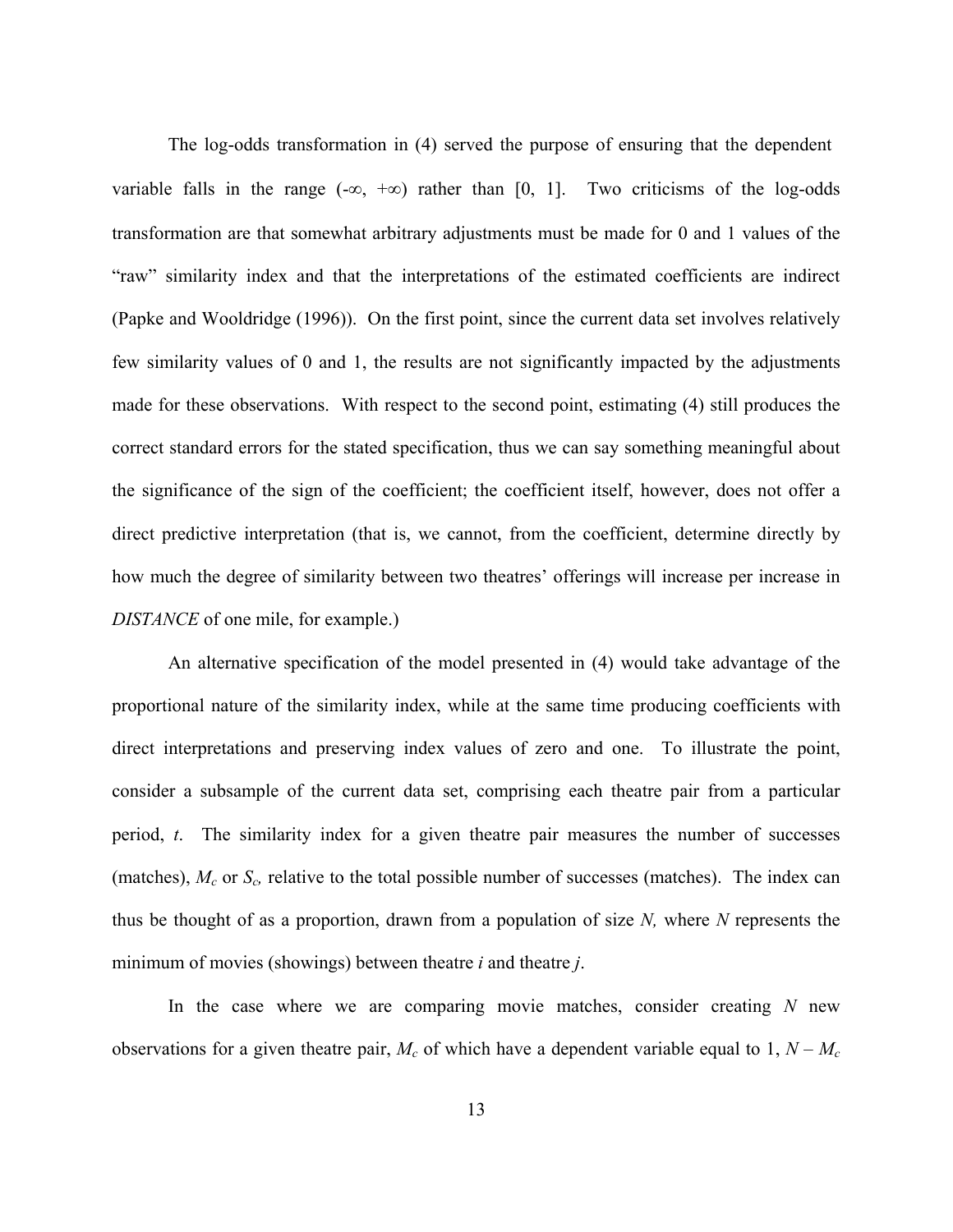of which have a dependent variable equal to 0, all of which have the same values of the independent variable for that theatre pair in that period. If we thus expand each observation in this period, we will have effectively transformed the proportional dependent variable into a dichotomous choice variable, with a data set made up of generated observations, and with a total sample size equivalent to the sum of the *N* values across all theatre *i* and theatre *j* pairs. The logit model can then be used to estimate the following equation, amounting to a grouped-logit analysis of the theatre pairs in period *t*:

$$
Y_{ij} = \alpha + \beta_1 DISTANCE_{ij} + \beta_2 SAMEOWN_{ij} + \beta_3 \% INCDIF_{ij} + \beta_4 \% REVDIFF_{ijl-1}
$$
  
+  $\beta_5 S_{K,ijl-1} + \beta_6 S_{K,ijl-2} + \beta_7 S_{K,ijl-3} + \varepsilon_{ij}$  (7)

where  $Y_i$  equals 1 or 0 in accordance with the weights implied by the population from which the movie (showings) matches are drawn. Note that we can now include lagged values of the similarity index directly, rather than the log odds of these values, for a direct interpretation of the impact a change in last period's degree of similarity will have on this period's degree of similarity.

 The grouped-logit estimation implied by (7) was implemented using the symmetric similarity index (Table 2) and the asymmetric similarity index (Table 3). The results in each table contain two typical one-period analyses for non-holiday weeks (Regressions I and II) and for holiday weeks (Regressions III and IV). Complete cross-sectional grouped-logit estimations for all periods for the symmetric similarity index are summarized and presented in Appendix 1 for reference.<sup>6</sup> Qualitatively, the results presented in Tables 2 and 3 mirror those found in the

1

<sup>&</sup>lt;sup>6</sup> While the dataset covers 52 periods, we report the results for only 49 periods, starting with period four, since the thrice-lagged dependent variable requires omitting the first three periods under study.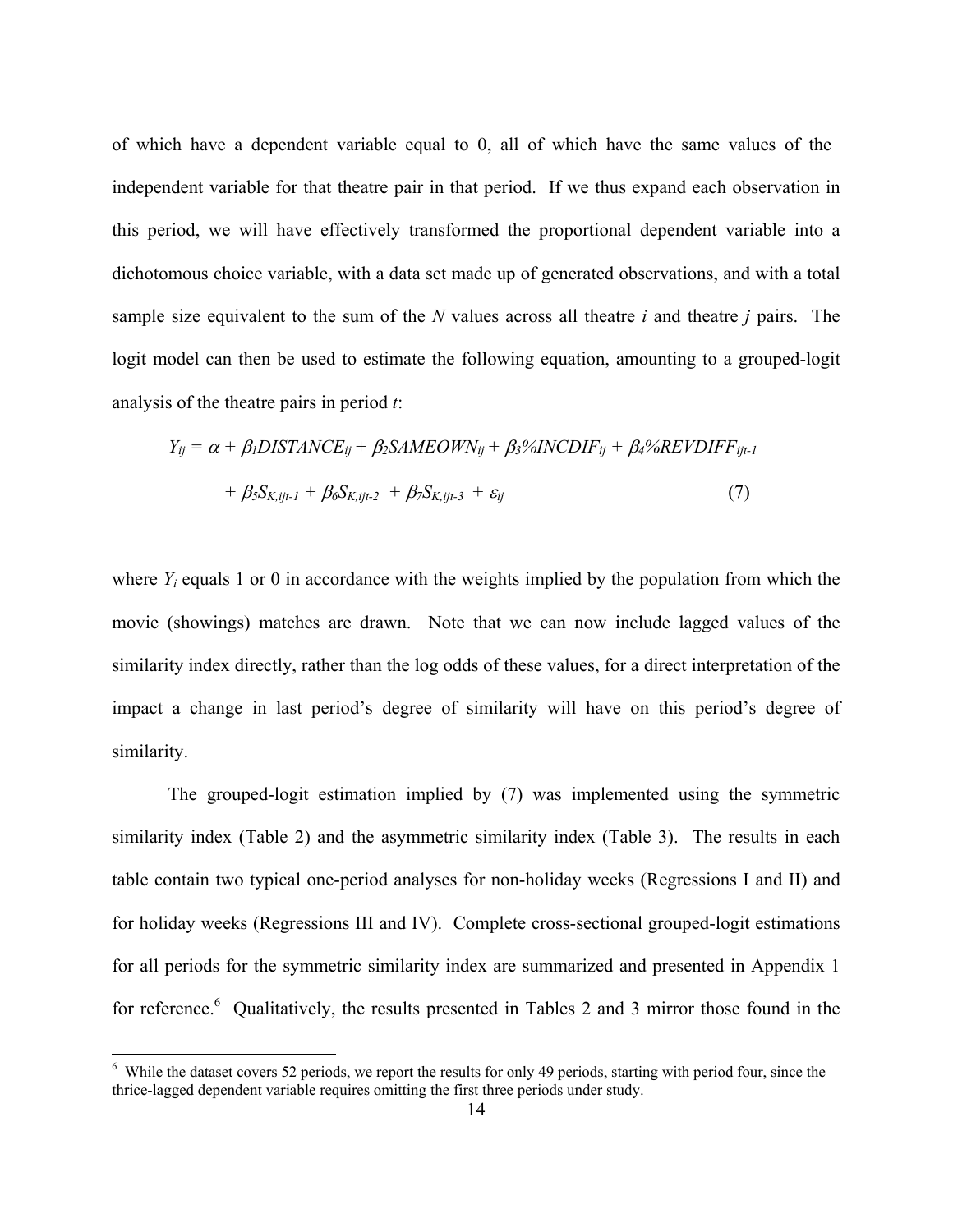panel-data random-effects estimation presented in Table 1. A notable exception is that *%REVDIF-1* is consistently positive and often significant in the cross-sectional analyses for both the symmetric and asymmetric indices, but is significant and negative in the panel-data analysis for the asymmetric index.

### **IV. Conclusion**

An avenue for future research includes modifying either the existing grouped-logit or fractionalresponse estimation techniques (Papke and Wooldridge (1996)) to accommodate a panel-data setting. The present analysis, which combines the log-odds panel-data analysis with the grouped-logit cross-sectional analysis, does provide a robust set of results indicating that spatial attributes, relative ownership status, market position, and inertia influence the degree of product differentiation in a dynamic setting of product re-design.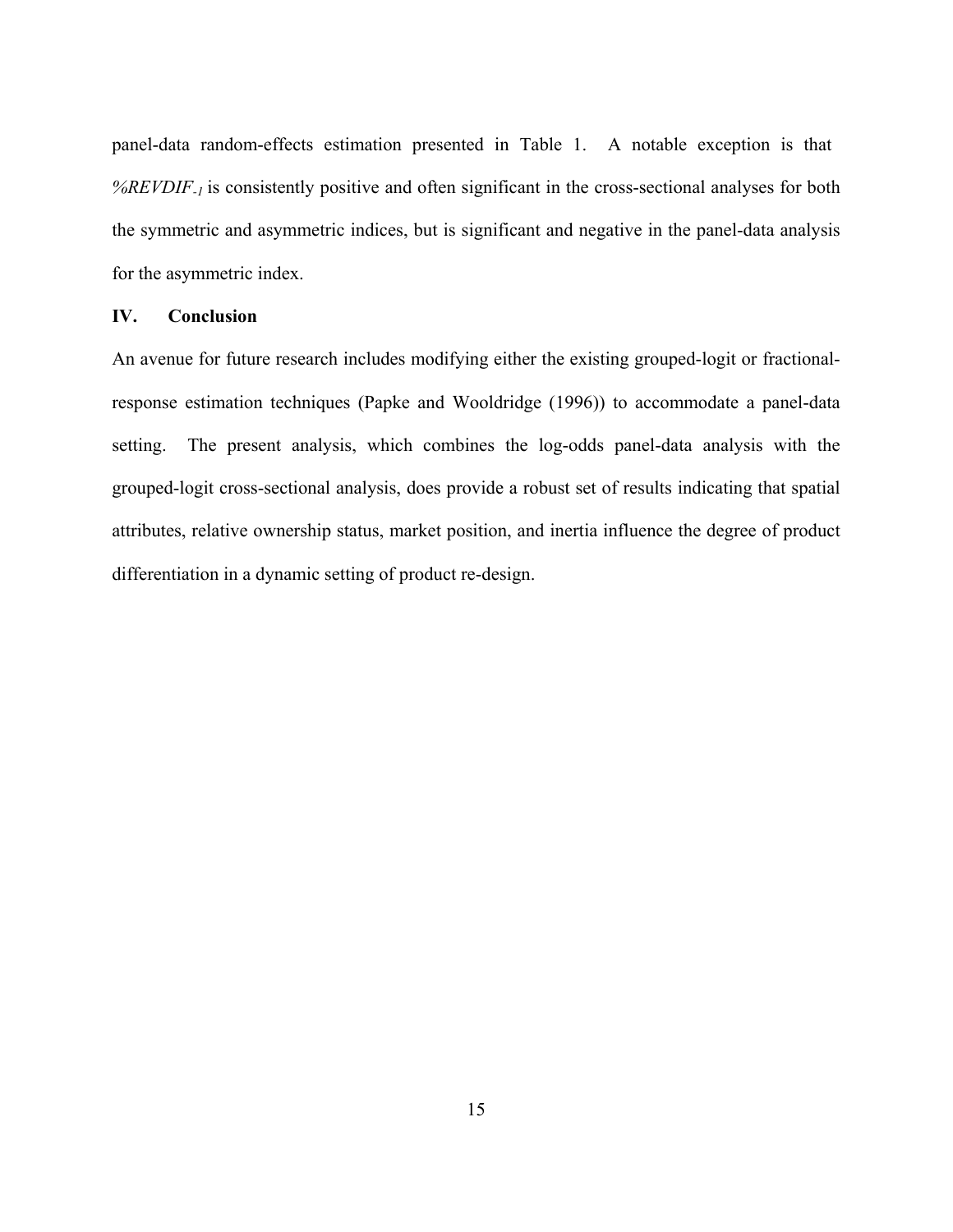| Variable                     | (1)           | (II)           |
|------------------------------|---------------|----------------|
|                              |               |                |
| <b>CONSTANT</b>              | .250772       | $-133252$      |
|                              | (0.50)        | $(-0.38)$      |
| <b>DISTANCE</b>              | .0514482      | .0329668       |
|                              | $(2.88)$ ***  | $(2.59)$ ***   |
| <b>SAMEOWN</b>               | .9748719      | .6318012       |
|                              | $(2.11)$ **   | $(1.93)*$      |
|                              |               |                |
| %INCDIF                      | 3.046961      | 2.226124       |
|                              | $(1.90)*$     | $(1.95)^*$     |
| $%$ REVDIF <sub>-1</sub>     | $-.0780074$   | $-1562977$     |
|                              | $(-0.49)$     | $(-1.91)$ *    |
| <b>HOLIDAYDIST</b>           | $-.065884$    | $-.0383179$    |
|                              | $(-4.20)$ *** | $(-4.80)$ ***  |
|                              |               |                |
| $LOGODDS_{-1}$               | .2003028      | .1999146       |
|                              | $(12.38)$ *** | $(17.46)$ ***  |
| $LOGODDS-2$                  | .1036258      | .1307072       |
|                              | $(6.32)$ ***  | $(11.31)$ ***  |
| $LOGODDS_{-3}$               | .004304       | .0178753       |
|                              | (0.27)        | (1.56)         |
|                              |               |                |
|                              |               |                |
| Sample Size<br>Overall $R^2$ | 3822          | 7644<br>0.1978 |
|                              | 0.1646        |                |
| Est. Autocorr. Coefficient   | .39394103     | .3956589       |

Table 1. Random-Effects Panel Estimation of Showing-Count Similarity Index: Symmetric and Asymmetric Indices

Dependent variable is log odds ratio:  $log(S<sub>s</sub>/(1-S<sub>s</sub>))$  for the symmetric index (Regression I), and  $log(S<sub>A</sub>/(1-S<sub>A</sub>))$  for the asymmetric index (Regression II), with appropriate adjustments for index values equal to 0 and 1. %INCDIF is percentage difference in mean income within 5-mile radii of theatres i and j.

Hausman test for random effects holds with a  $\chi^2(5)$  value of 15.94 for (I) and of 9.85 for (II). Regression corrects for autocorrelation.

Data ranges over 49 of the 52 weeks; three observations dropped due to usage of lagged dependent variable. Significance levels \*.10, \*\*.05, \*\*\*.01.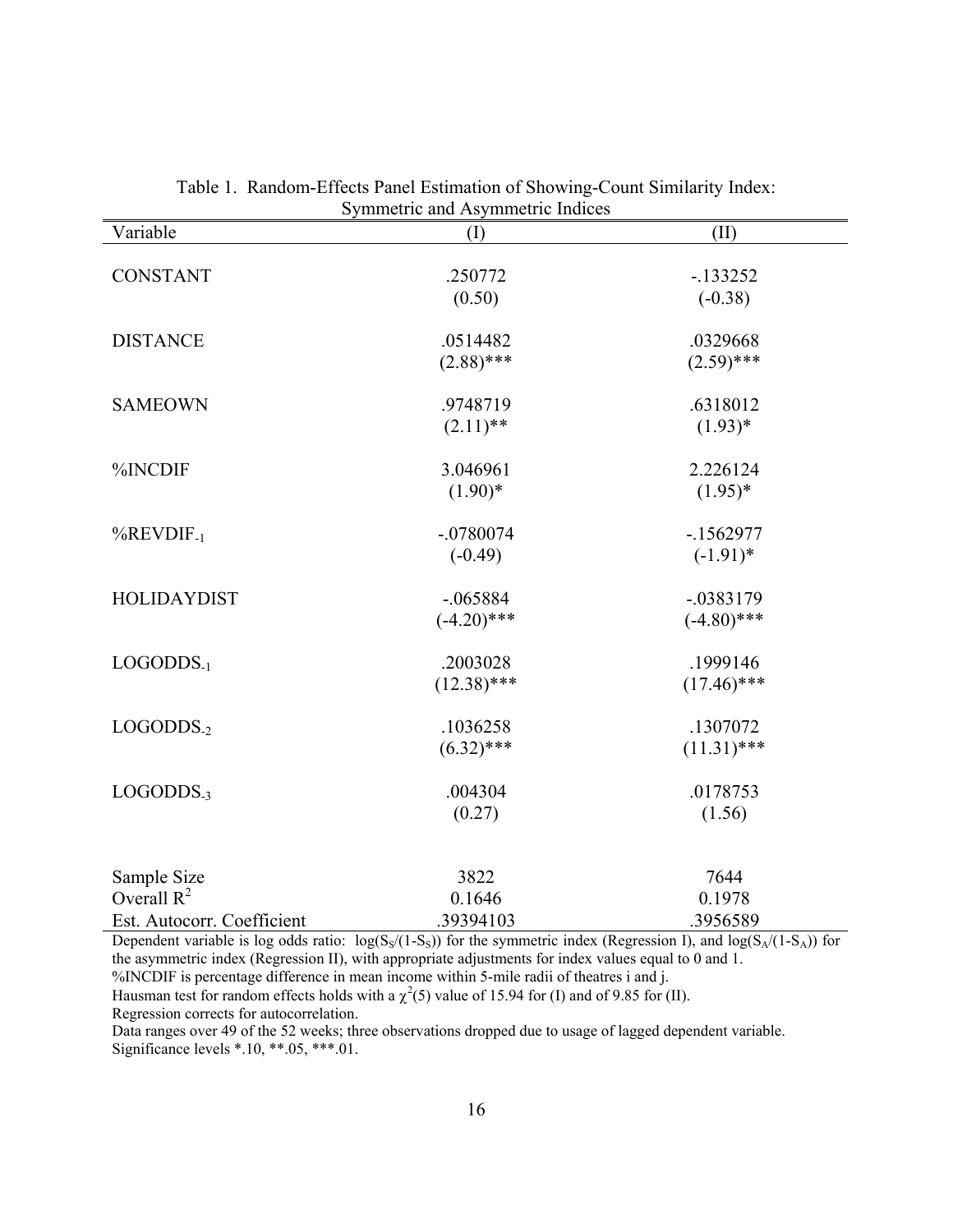|                          |              | $1 \times 0.10$<br>and From Trollan<br>Non-Holiday Weeks | Holiday Weeks |               |  |  |
|--------------------------|--------------|----------------------------------------------------------|---------------|---------------|--|--|
| Variable                 | (1)          | (II)                                                     | (III)         | (IV)          |  |  |
| <b>CONSTANT</b>          | $-0.7288781$ | $-1.303285$                                              | $-1.091975$   | $-1.132842$   |  |  |
|                          | $(-1.74)$ *  | $(-5.95)$ ***                                            | $(-3.40)$ *** | $(-4.19)$ *** |  |  |
| <b>DISTANCE</b>          | .021761      | .0200821                                                 | .0305317      | .0266931      |  |  |
|                          | $(4.97)$ *** | $(5.61)$ ***                                             | $(7.51)$ ***  | $(5.37)$ ***  |  |  |
| <b>SAMEOWN</b>           | .5120497     | .8028531                                                 | .4913858      | .115657       |  |  |
|                          | $(4.25)$ *** | $(7.44)$ ***                                             | $(4.40)$ ***  | (0.93)        |  |  |
| %INCDIF                  | 1.734704     | 1.293083                                                 | 1.419497      | .805076       |  |  |
|                          | $(4.34)$ *** | $(3.86)$ ***                                             | $(3.91)$ ***  | $(1.90)*$     |  |  |
| $%$ REVDIF <sub>-1</sub> | .3903534     | .3507816                                                 | .7082141      | $-.0460127$   |  |  |
|                          | $(2.57)$ **  | $(3.26)$ ***                                             | $(5.17)$ ***  | $(-0.34)$     |  |  |
| $S_{S,-1}$               | .9138395     | 1.432281                                                 | 1.398897      | 1.562843      |  |  |
|                          | $(2.62)$ *** | $(6.39)$ ***                                             | $(4.91)$ ***  | $(7.32)$ ***  |  |  |
| $S_{S, -2}$              | .9356307     | .7378169                                                 | .6960205      | 1.171095      |  |  |
|                          | $(2.80)$ *** | $(3.31)$ ***                                             | $(2.45)$ **   | $(5.83)$ ***  |  |  |
| $S_{S,-3}$               | $-1476309$   | $-1965285$                                               | $-4384457$    | .2119719      |  |  |
|                          | $(-0.41)$    | $(-0.93)$                                                | $(-1.48)$     | (0.98)        |  |  |
| Grouped Logit N          | 3333         | 3470                                                     | 3821          | 3528          |  |  |
| Likelihood Ratio         | 108.56       | 254.78                                                   | 219.47        | 223.98        |  |  |

Table 2. Cross-Sectional Grouped Logit Estimation of Showing-Count Symmetric Similarity Index: Two Holiday and Non-Holiday Weeks

Dependent variable is 1 or 0 per grouped-logit data expansion for symmetric similarity index. %INCDIF is percentage difference in mean income within 5-mile radii of theatres i and j. Non-Holiday weeks in (I) and (II) are October 20, 2000 (T=17) and March 23, 2001 (T=39), respectively. Holiday weeks in  $(III)$  and  $(IV)$  include Christmas (T=26) and Memorial Day (T=47), respectively.

Significance levels \*.10, \*\*.05, \*\*\*.01; t-ratios in parentheses.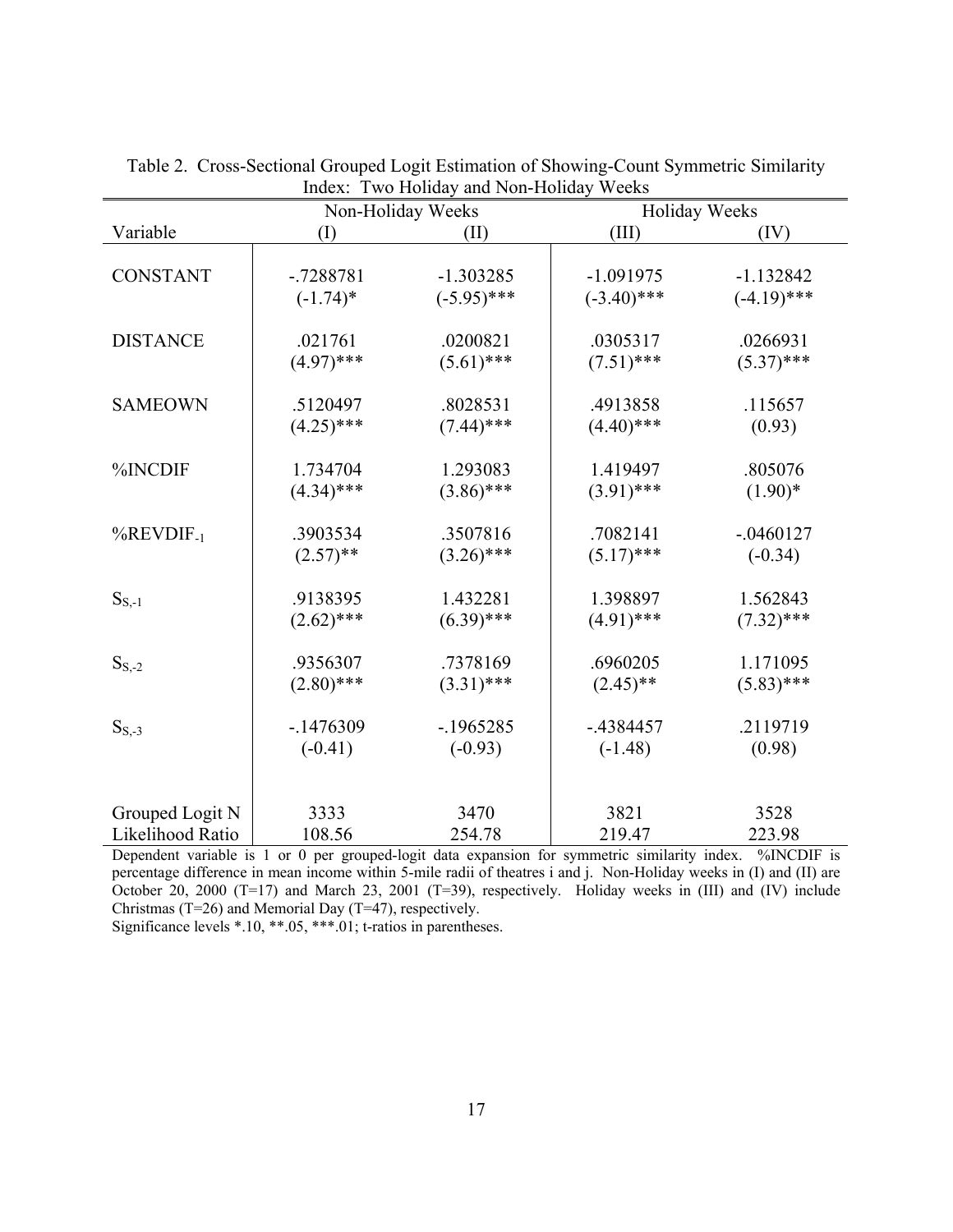|                             |               | mack. Two Honday and Ivon Honday<br>Non-Holiday Weeks | <b>TT COIL</b><br>Holiday Weeks |               |  |  |
|-----------------------------|---------------|-------------------------------------------------------|---------------------------------|---------------|--|--|
| Variable                    | (1)           | (II)                                                  | (III)                           | (IV)          |  |  |
| <b>CONSTANT</b>             | $-1.290384$   | $-1.417244$                                           | $-1.532859$                     | $-97464$      |  |  |
|                             | $(-9.04)$ *** | $(-11.92)$ ***                                        | $(-12.43)$ ***                  | $(-7.15)$ *** |  |  |
| <b>DISTANCE</b>             | .0066757      | .0100643                                              | .0129306                        | .0165828      |  |  |
|                             | $(2.85)$ ***  | $(4.64)$ ***                                          | $(5.83)$ ***                    | $(6.70)$ ***  |  |  |
| <b>SAMEOWN</b>              | .2027473      | .4729358                                              | .2412042                        | .0139656      |  |  |
|                             | $(3.17)$ ***  | $(7.87)$ ***                                          | $(4.04)$ ***                    | (0.22)        |  |  |
| %INCDIF                     | .8267645      | .8664944                                              | .7606852                        | .3268613      |  |  |
|                             | $(3.74)$ ***  | $(4.28)$ ***                                          | $(3.73)$ ***                    | (1.46)        |  |  |
| $%$ REVDIF <sub>-1</sub>    | .3259091      | .2918246                                              | .2061402                        | .1901133      |  |  |
|                             | $(3.75)$ ***  | $(4.16)$ ***                                          | $(2.90)$ ***                    | $(2.82)$ ***  |  |  |
| $\mathbf{S}_{S, \text{-}1}$ | 2.513874      | 2.03796                                               | 2.745234                        | 2.208551      |  |  |
|                             | $(15.89)$ *** | $(14.86)$ ***                                         | $(19.37)$ ***                   | $(16.08)$ *** |  |  |
| $S_{S, -2}$                 | $-.358202$    | .271085                                               | $-1043391$                      | $-.2333755$   |  |  |
|                             | $(-2.20)$ **  | $(2.09)$ **                                           | $(-0.68)$                       | $(-1.57)$     |  |  |
| $S_{S,-3}$                  | .3279648      | $-133972$                                             | .0566857                        | .0735626      |  |  |
|                             | $(2.32)$ **   | $(-1.11)$                                             | (0.42)                          | (0.55)        |  |  |
| Grouped Logit N             | 6666          | 6940                                                  | 7642                            | 6436          |  |  |
| Likelihood Ratio            | 418.42        | 522.06                                                | 702.02                          | 397.19        |  |  |

Table 3. Cross-Sectional Grouped Logit Estimation of Showing-Count Asymmetric Similarity Index: Two Holiday and Non-Holiday Weeks

Dependent variable is 1 or 0 per grouped-logit data expansion for asymmetric similarity index. %INCDIF is percentage difference in mean income within 5-mile radii of theatres i and j. Non-Holiday weeks in (I) and (II) are October 20, 2000 (T=17) and March 23, 2001 (T=39), respectively. Holiday weeks in  $(III)$  and  $(IV)$  include Christmas (T=26) and Memorial Day (T=47), respectively.

Significance levels \*.10, \*\*.05, \*\*\*.01; t-ratios in parentheses.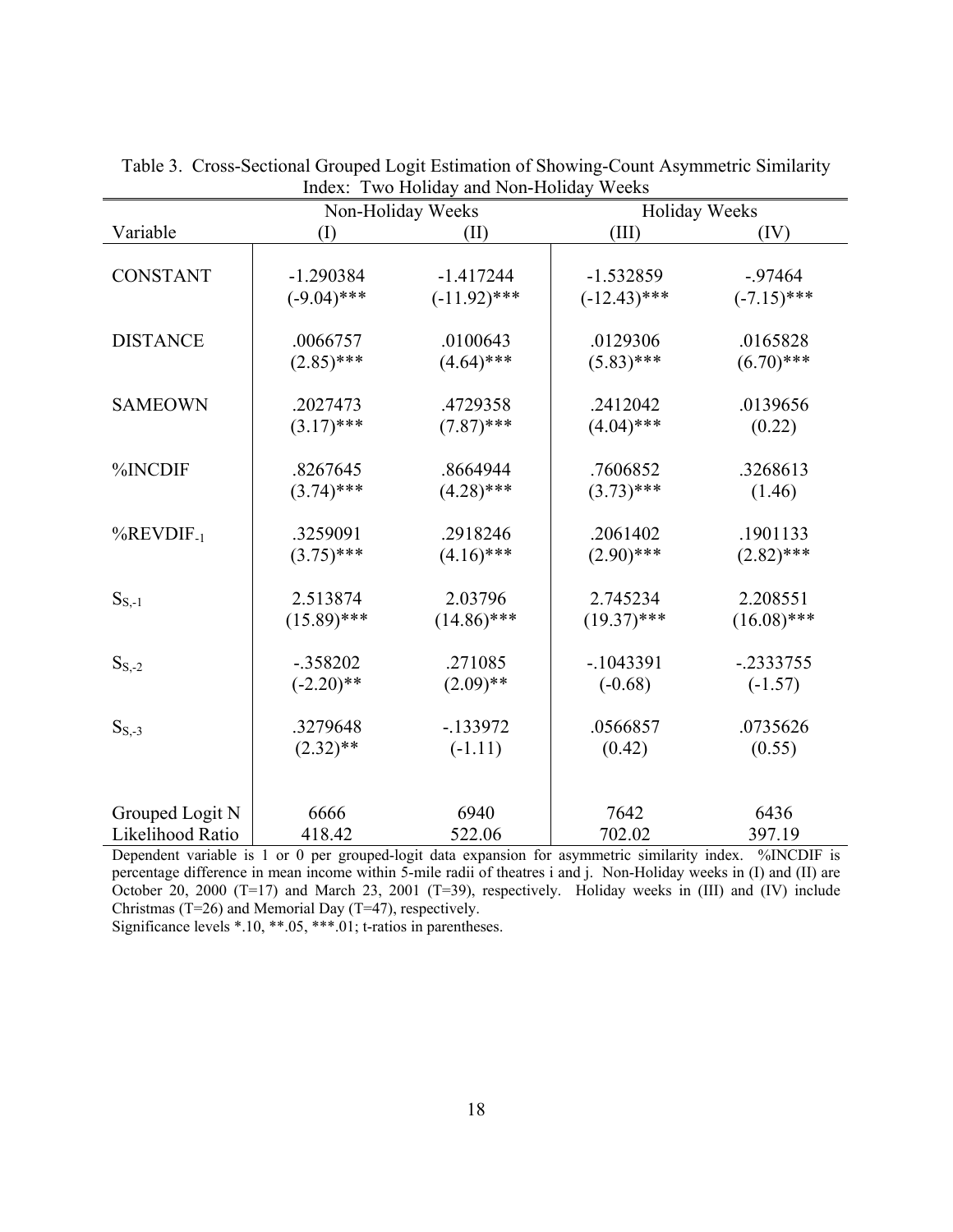#### **References**

- Greene, William H. 2003. *Econometric Analysis,* Fifth Edition. Prentice Hall, Upper Saddle River, New Jersey.
- Hsiao, Cheng. 1991 (reprinted). *Analysis of Panel Data,* in Econometric Society Monographs, Editors Jean-Michel Grandmont and Charles F. Manski. Cambridge University Press, Cambridge.
- Kennedy, Peter. 1998. *A Guide to Econometrics,* Fourth Edition. MIT Press, Cambridge, Massachusetts.
- Maddala, G. S. 1991 (reprinted). *Limited-Dependent and Qualitative Variables in Econometrics,* in Econometric Society Monographs, Editors Jean-Michel Grandmont and Charles F. Manski. Cambridge University Press, Cambridge.
- Papke, Leslie E. and Wooldridge, Jeffrey M. 1996. "Econometric Methods for Fractional Response Variables with an Application to 401(k) Plan Participation Rates," *Journal of Applied Econometrics,* Volume 11, pp. 619-632.
- Wooldridge, Jeffrey M. 2002. *Econometric Analysis of Cross Section and Panel Data.* MIT Press, Cambridge, Massachusetts.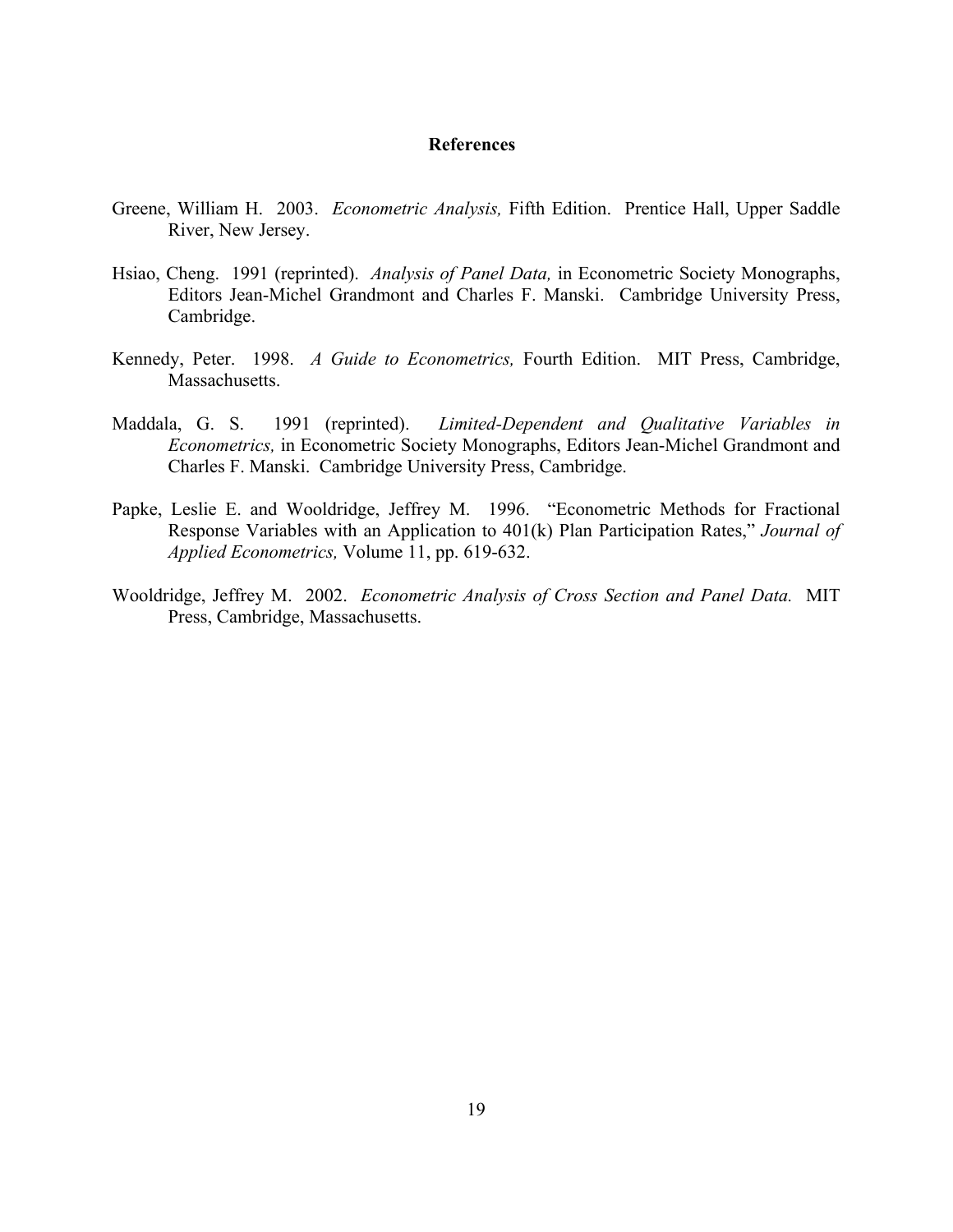| Period | <b>DIST</b> | <b>SAMEOWN</b>      | %INCDIF   | mack merasive of the refoces what Dependent variable Eags<br>$%$ REVDIF <sub>-1</sub> |                     |                       |                   | N    |
|--------|-------------|---------------------|-----------|---------------------------------------------------------------------------------------|---------------------|-----------------------|-------------------|------|
| $T=4$  | $.04***$    | $.76***$            | $1.69***$ | $.54***$                                                                              | $S_{S-1}$<br>.93*** | $S_{S, -2}$<br>$.45*$ | $S_{S,-3}$        | 3917 |
| $T=5$  | $.05***$    | $.44***$            | 1.38***   | $.25*$                                                                                | $1.91***$           | $-18$                 | $-.08$<br>$-.30$  | 3771 |
| $T=6$  | $.04***$    | $.26**$             | $1.58***$ | $.61***$                                                                              | 1.95***             | $-94***$              | .39               | 3743 |
| $T=7$  | $.03***$    | $.37***$            | $1.56***$ | $.71***$                                                                              | $1.25***$           | $-.87**$              | .58               | 3654 |
| $T=8$  | $.02***$    | $.33***$            | $1.35***$ | $.50***$                                                                              | $1.61***$           |                       | $-1.01**$         | 3593 |
| $T=9$  | $.02***$    | $.31***$            | $1.67***$ | $.28**$                                                                               | $1.9***$            | $-15$<br>.40          |                   | 3580 |
| $T=10$ | $.01***$    |                     | $1.5***$  | $.75***$                                                                              |                     |                       | $-.71**$          | 3814 |
| $T=11$ | $.02***$    | $.40***$<br>$.25**$ | $1.2***$  | $.25**$                                                                               | $.66**$<br>$1.3***$ | $-24$<br>.03          | $-41$<br>$-66***$ | 3232 |
| $T=12$ |             |                     |           |                                                                                       |                     |                       |                   |      |
|        | $.02***$    | $.16*$              | $.66**$   | $.29***$                                                                              | $1.67***$           | $.44*$                | $-.73***$         | 3163 |
| $T=13$ | $.03***$    | $.39***$            | $1.06***$ | -.11                                                                                  | $.96***$            | $.75***$              | $-13$             | 3289 |
| $T=14$ | $.03***$    | $.48***$            | $1.25***$ | .00                                                                                   | $1.47***$           | $.91***$              | $-45**$           | 3276 |
| $T=15$ | $.02***$    | $.19*$              | .98**     | $-18*$                                                                                | $1.74***$           | .21                   | $-0.29$           | 3399 |
| $T=16$ | $.03***$    | .15                 | $1.56***$ | $-22$                                                                                 | $1.40***$           | .24                   | $-42$             | 3415 |
| $T=17$ | $.02***$    | $.51***$            | $1.73***$ | $.39**$                                                                               | $.91***$            | $.94***$              | $-15$             | 3333 |
| $T=18$ | $.02***$    | $.40***$            | $1.24***$ | $.59***$                                                                              | $2.07***$           | .36                   | $-0.34$           | 3388 |
| $T=19$ | $.01*$      | .38***              | $.74**$   | $-.08$                                                                                | $2.23***$           | .37                   | .21               | 3514 |
| $T=20$ | $.02***$    | $.72***$            | $1.12***$ | $-.04$                                                                                | $.82***$            | $.58**$               | $-44$             | 3537 |
| $T=21$ | $.04***$    | $.61***$            | $1.95***$ | .20                                                                                   | $.55*$              | .04                   | $-.13$            | 4531 |
| $T=22$ | $.03***$    | .45***              | $2.12***$ | .13                                                                                   | $1.5***$            | .06                   | .46               | 3905 |
| $T=23$ | $.03***$    | $.41***$            | $1.77***$ | .18                                                                                   | $1.2***$            | .23                   | .19               | 3605 |
| $T=24$ | $.02***$    | $.33**$             | $1.03**$  | .03                                                                                   | $2.08***$           | .59                   | $-17$             | 3458 |
| $T=25$ | $.03***$    | $.36***$            | .189***   | .14                                                                                   | $1.72***$           | .98***                | .26               | 3560 |
| $T=26$ | $.03***$    | .49***              | $1.42***$ | $.71***$                                                                              | $1.40***$           | $.70**$               | $-.44$            | 3821 |
| $T=27$ | $.02***$    | $.40***$            | $1.34***$ | $.54***$                                                                              | $1.90***$           | .44                   | $-.33$            | 3709 |
| $T=28$ | $.02***$    | .16                 | $1.57***$ | $.47***$                                                                              | $1.26***$           | $.74**$               | $-1.49***$        | 3412 |
| $T=30$ | $.03***$    | $.35***$            | $1.45***$ | $.65***$                                                                              | $.81***$            | $-49$                 | $-1.48***$        | 3409 |
| $T=31$ | $.03***$    | $.34***$            | 1.44***   | $.47***$                                                                              | $.79***$            | $-.32$                | $-1.52***$        | 3490 |
| $T=32$ | $.02***$    | $.44***$            | .35       | $.50***$                                                                              | $.52*$              | .21                   | $.89***$          | 3566 |
| $T=33$ | $.02***$    | .45***              | .07       | .08                                                                                   | $.89*$              | .35                   | $-.58$            | 3454 |
| $T=34$ | $.02***$    | $.55***$            | $.73**$   | $.43***$                                                                              | $1.11***$           | .13                   | .18               | 3490 |
| $T=35$ | $.02***$    | $.63***$            | $.94***$  | -.04                                                                                  | $.86***$            | $.53*$                | .35               | 3484 |
| $T=36$ | $.02***$    | $.67***$            | $1.11***$ | .11                                                                                   | $-0.39$             | .20                   | $-.50$            | 3478 |
| $T=37$ | $.03***$    | $.65***$            | 1.38***   | $.30***$                                                                              | $.59**$             | $.90***$              | $-.69**$          | 3430 |
| $T=38$ | $.03***$    | $.43***$            | $1.58***$ | $.21*$                                                                                | $1.36**$            | $.53**$               | $-14$             | 3462 |
| $T=39$ | $.02***$    | $.80***$            | $1.29***$ | $.35***$                                                                              | $1.43***$           | $.74***$              | $-.20$            | 3470 |
| $T=40$ | $.01***$    | $.73***$            | $.87***$  | $-.10$                                                                                | $1.02***$           | $1.00***$             | $-.59**$          | 3484 |
| $T=41$ | $.02***$    | $.66***$            | $1.10***$ | .12                                                                                   | $1.35***$           | $.55**$               | $-26$             | 4461 |
| $T=42$ | $.01**$     | $.56***$            | .98***    | $-0.04$                                                                               | $1.20***$           | $.72**$               | .12               | 3760 |
| $T=43$ | $.02***$    | $.55***$            | .47       | $.36***$                                                                              | $1.06***$           | $1.03***$             | $-.44*$           | 3780 |
| $T=44$ | $.03***$    | $.22**$             | $1.25***$ | .59***                                                                                | $1.62***$           | $.60**$               | $-1.19***$        | 3688 |

Appendix 1. Cross-Sectional Grouped Logit Estimation of Showing-Count Symmetric Similarity Index Inclusive of All Periods with Dependent Variable Lags